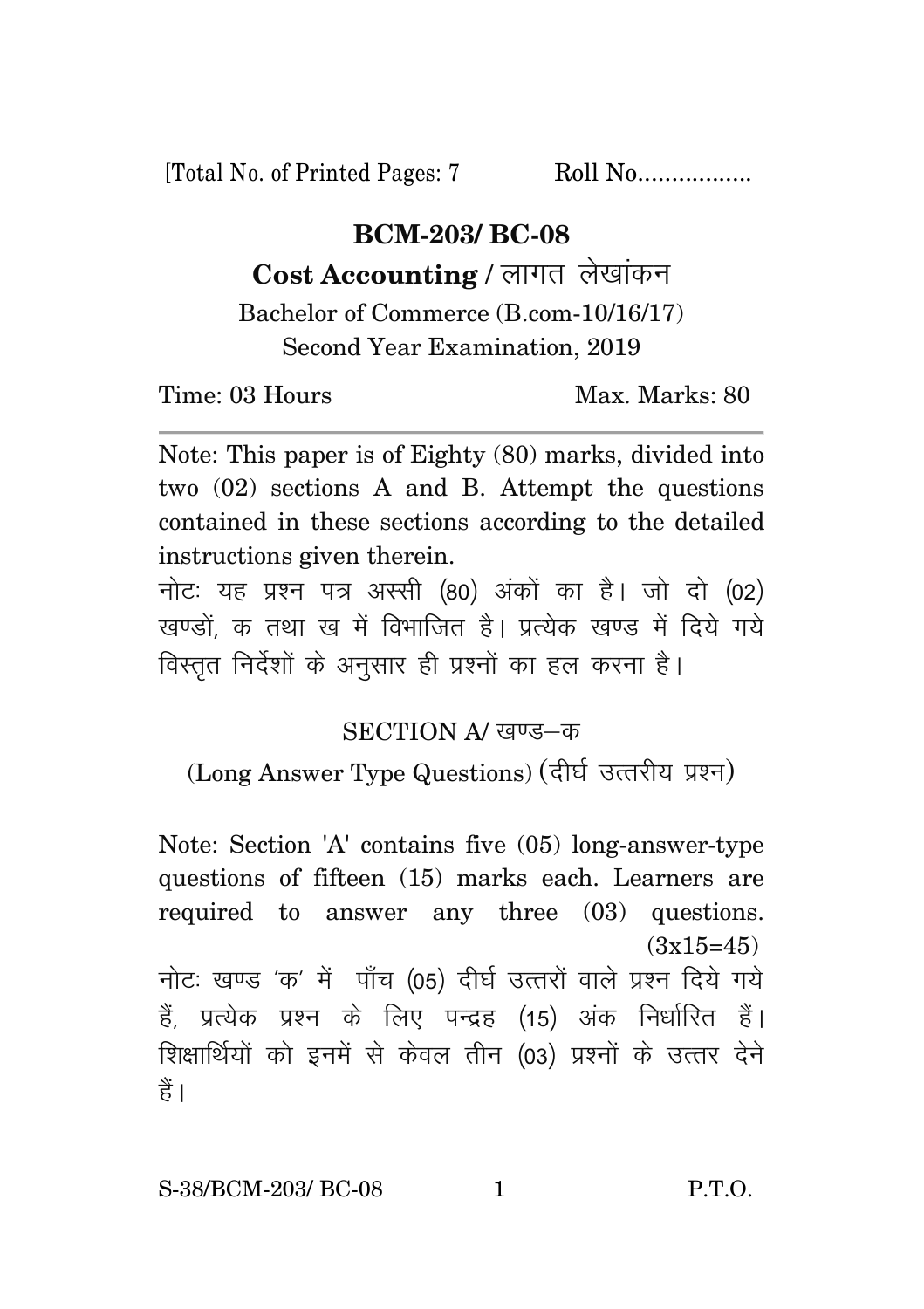- 1. Explain Cost, Cost Accounts and Cost Accounting. What is the utility of Cost Accounting to a producer? How does it differ from financial accounting? लागत, लागत लेखे तथा लागत लेखांकन को समझाइए। लागत लेखांकन की एक उत्पादक के लिए क्या उपयोगिता
- है? यह वित्तीय लेखांकन से किस प्रकार भिन्न है? 2. In a factory 30,000 units were produced in a
- month. Out of which 25,000 units were sold @ Rs.12 per unit. In order to produce these units materials worth Rs.1,50,000 were consumed and direct wages were paid to an extent of Rs.40,000. Factory overhead are charged @ Rs.20 per hour.500 hours were consumed in producing the units. Office overheads are charged @ 20% of works cost and selling and distribution overheads are charged @ Rs.2.00 per unit sold. Prepare cost sheet showing total cost and profit.

एक कारखाने में एक माह की अवधि में 30,000 इकाइयाँ उत्पादित की गई। जिसमें से 25,000 इकाइयों को रू0 12 प्रति इकाई की दर से बेच दिया गया। इन इकाइयों को उत्पादित करने में रू0 1.50.000 की सामग्री प्रयोग की गई तथा रू0 40,000 की प्रत्यक्ष मजदूरी प्रदान की गई। कारखाना उपरिव्यय रू0 20 प्रतिघण्टा की दर से दिए गए। इकाइयों के उत्पादन में 500 घण्टे का समय लगा। कार्यालय उपरिव्यय कारखाना लागत के 20 प्रतिशत थे तथा विक्रय व वितरण उपरिव्यय रू0 2.00 प्रति बिक्रीत इकाई थे। कूल लागत व लाभ प्रदर्शित करते हुए एक लागत पत्र तैयार कीजिए।

S-38/BCM-203/ BC-08 2 P.T.O.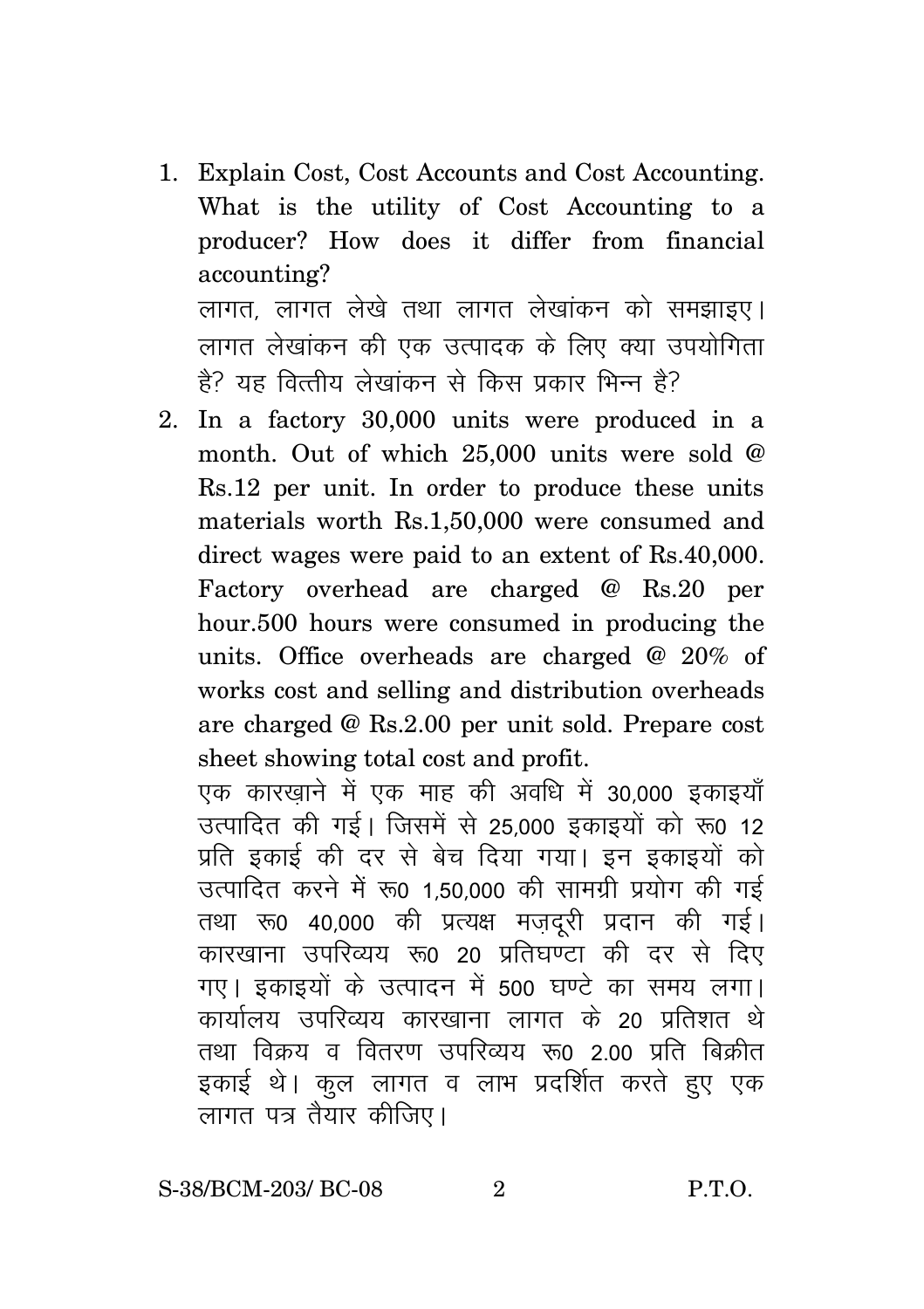3. Rohit Constructions made following expenditure on a contract of Rs.3,00,000:

| Material issued to contract | 50,000 |
|-----------------------------|--------|
| Plant used for contract     | 15,000 |
| Wages incurred              | 80,000 |
| Other expenses incurred     | 5,000  |

Cash received on account upto the end of the year amounted to Rs.1,28,000 being 80% of the work certified. Of the plant and materials charged to the contract, plant which cost Rs.3,000 and material which cost Rs.2,500 were lost. Plant which cost Rs. 2,000 was returned to stores, the cost of work done but uncertified was Rs.1,000 and materials costing Rs.2,300 were in hand on site.

Charge 15% depreciation on plant, reserve 1/3 profit received and prepare Contract Account from the above particulars.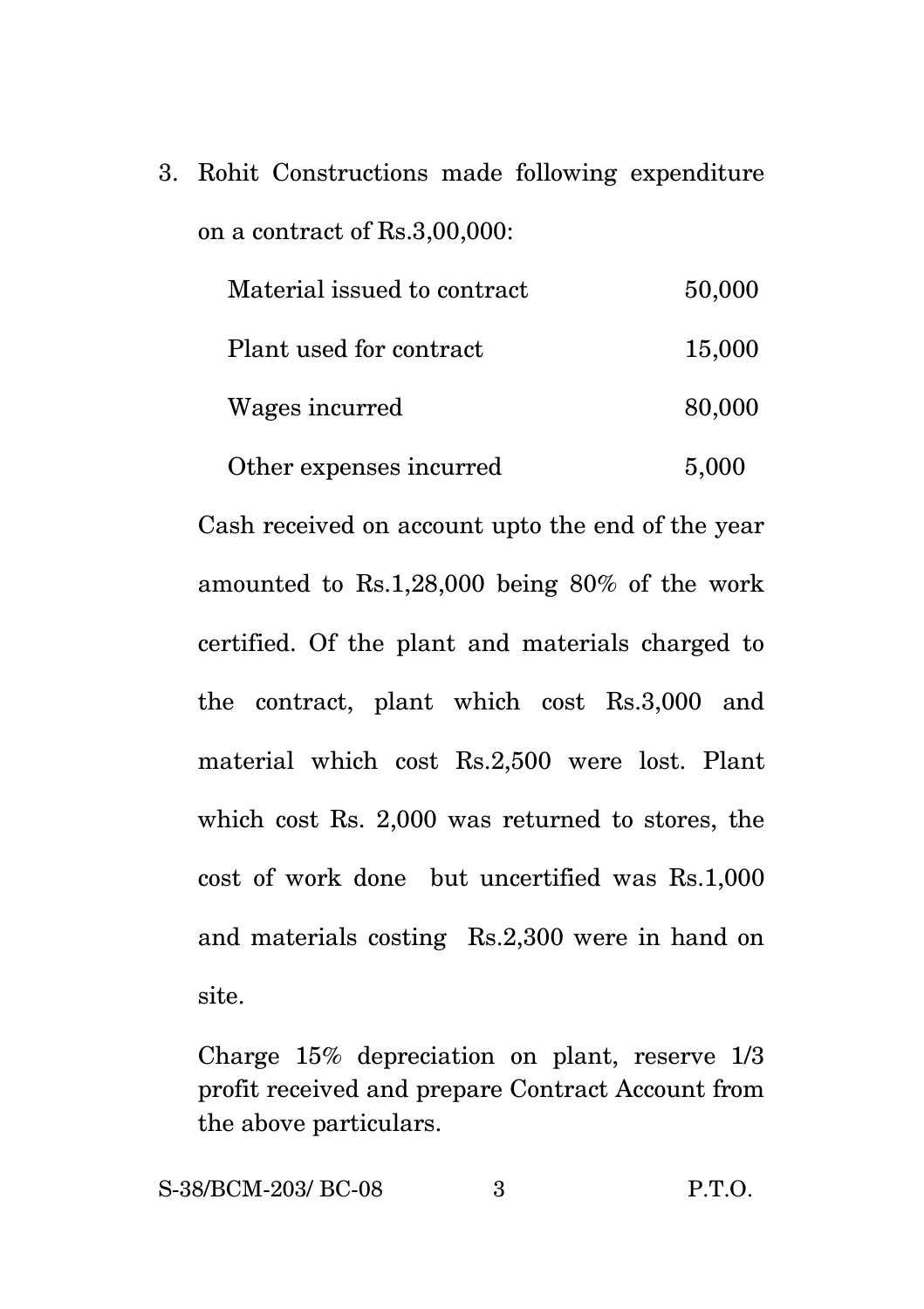रोहित कन्स्ट्रक्शस ने रू0 3,00,000 के एक ठेके पर निम्नलिखित व्यय किये–

तेके के लिए सामग्री निर्गमित 50,000 ठेके हेतु प्रयुक्त प्लाण्ट 15,000 पारिश्रमिक पटान किया 80.000 अन्य व्यय हुए 5.000

वर्ष के अन्त तक पमाणित कार्य के 80 प्रतिशत के आधार पर रू0 1,28,000 नकद इस खाते पर प्राप्त हुआ। ठेके को चार्ज किये गये प्लाण्ट व सामग्री में से रू∩ 3,000 की लागत का प्लाण्ट व रू0 2.500 लागत की सामग्री खो गई। 31 मार्च 2016 को रू0 2.000 लागत का प्लाण्ट स्टोर्स को लौटा दिया गया। वे किये गये कार्य जिन्हें प्रमाणित नहीं किया गया, की लागत रू0 1,000 थी और रू0 2.300 लागत की सामग्री स्थल पर हाथ में थी। प्लाण्ट पर 15 प्रतिशत हास लगाया जाना है। प्राप्त लाभ का 1/3 संचय किया जाना है। उपरोक्त विवरण से ठेका खाता तैयार कीजिए।

S-38/BCM-203/ BC-08  $P.T.O.$  $\overline{4}$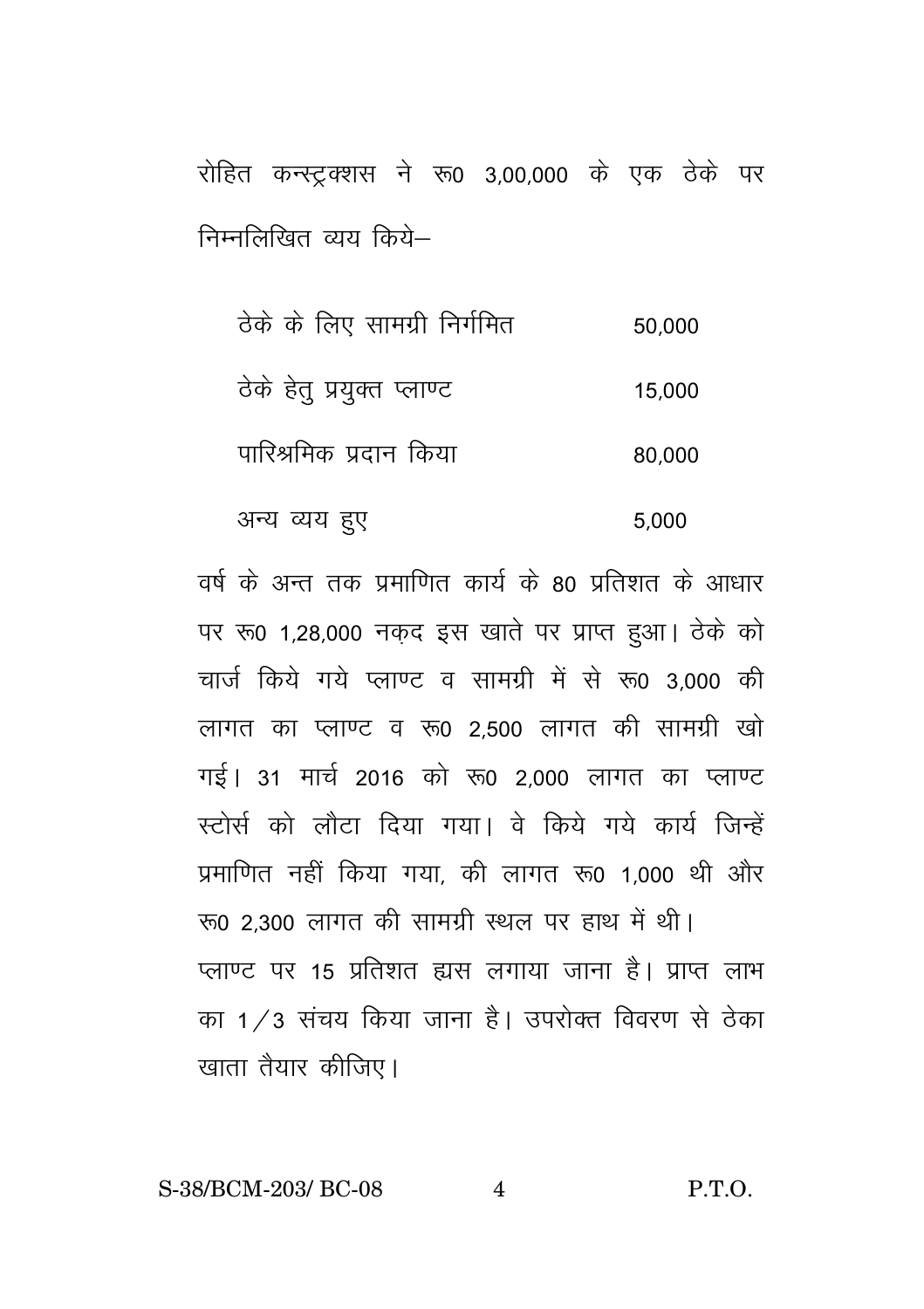4. Why we reconcile cost accounts with financial account? Prepare a reconciliation statement with the help of imaginary figures.

हम लागत खातों का वित्तीय खातों से मिलान क्यों करते हैं? काल्पनिक संख्याओं की सहायता से एक समाधान विवरण तैयार कीजिए।

- 5. Write short notes on any three of the following-
	- (A) Uniform Costing
	- (B) Cost Control Accounts
	- (C) 'First In First out' (FIFO) system of Inventory valuation
	- (D) Marginal Costing
	- निम्न में से किन्हीं तीन पर संक्षिप्त टिप्पणियाँ लिखिए:
	- (अ) समरूप लागताकंन
	- (ब) लागत नियन्त्रण खाते
	- (स) रहतिया मुल्यांकन की 'पहले आना पहले जाना' (फीफो) प्रणाली
	- (द) सीमान्त लागताकंन

 $P.T.O.$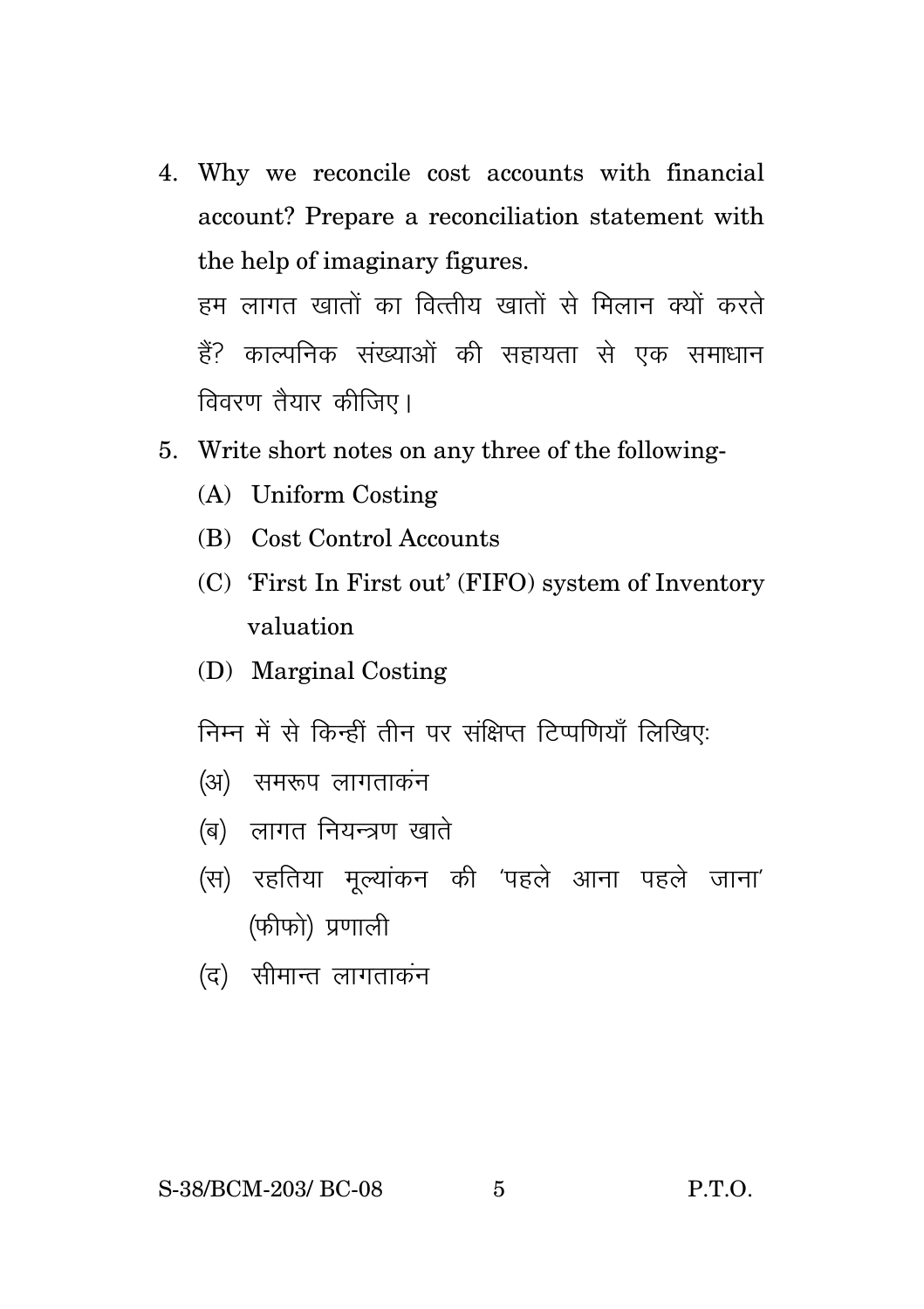## Section B / (खण्ड-ख) (Short Answer Type Questions) (लघु उत्तरों वाले प्रश्न)

**Note:** Section 'B' contains eight (08) short-answer type questions of seven (07) marks each learners are required to answer any five (05) question only.  $(5 \times 7 = 35)$ 

**नोट:** खण्ड 'ख' में आठ (08) लघु उत्तरों वाले प्रश्न दिए गये हैं, प्रत्येक प्रश्न के लिए सात (07) अंक निर्धारित हैं। शिक्षार्थियों को इनमें से केवल पाँच (05) प्रश्नों के उत्तर देने हैं।

**1.** Differentiate between Cost-Sheet and statement of cost.

लागत पत्रक तथा लागत विवरण में अन्तर बताइए।

**2.** Differentiate between Direct Expenses and Indirect Expenses.

प्रत्यक्ष व्यय तथा अप्रत्यक्ष व्यय में अन्तर बताइए।

- **3.** What is 'Economic Order Quantity'? How is it calculated? 'मितव्ययी आदेश मात्रा' किसे कहते हैं? इसकी गणना कैसे की जाती है $\overline{ }$
- **4.** What is inter-process profit in process costing? Why is it calculated? प्रक्रिया लेखांकन में अन्तर–प्रक्रिया लाभ से क्या आशय है? इसकी गणना क्यों की जाती है?